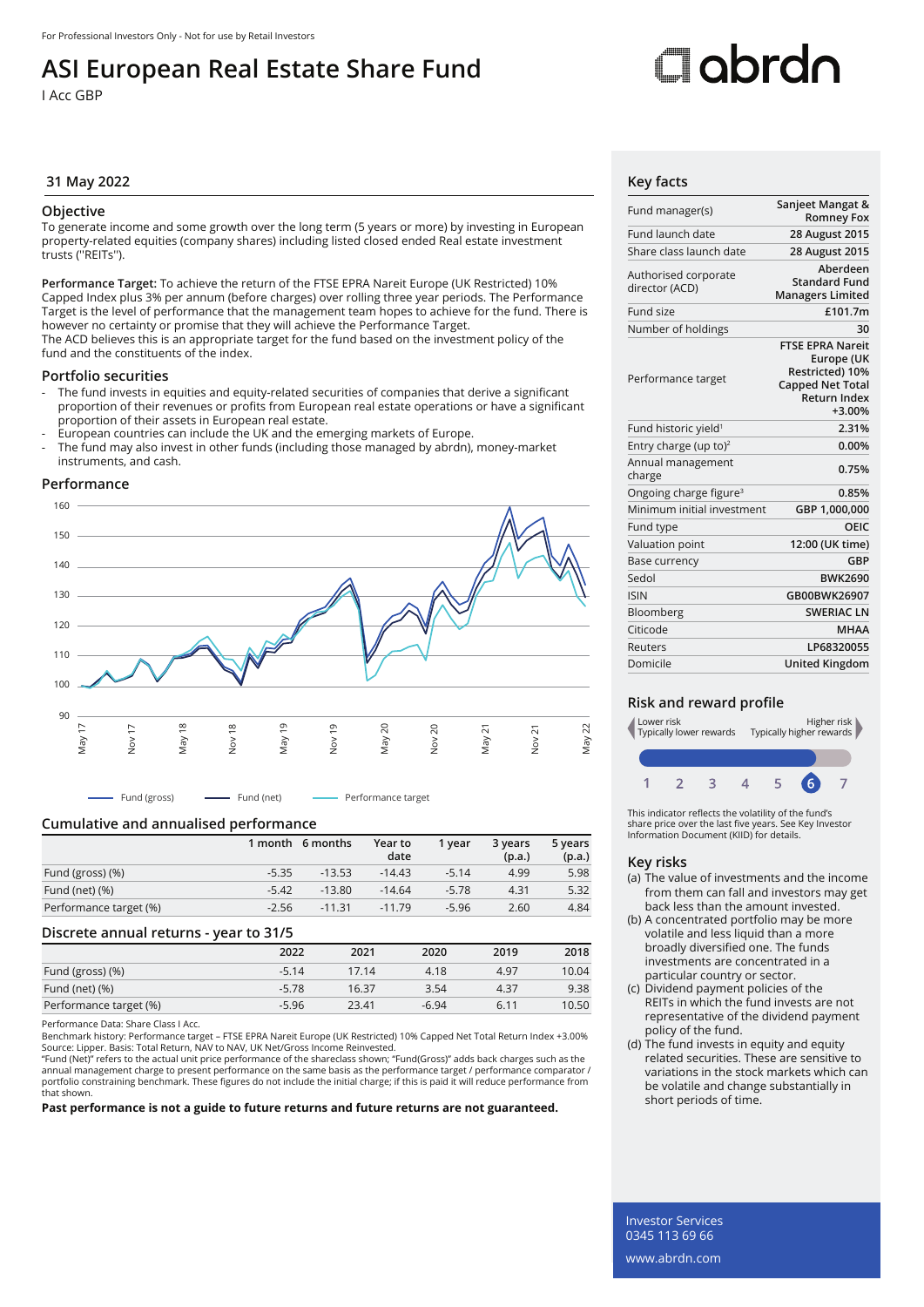### **Management process**

- The management team use their discretion (active management) to maintain a concentrated asset mix at sector, country and stock level.
- Their primary focus is on stock selection using research techniques to select individual holdings that can be held for the long term.
- The FTSE EPRA Nareit Europe (UK Restricted) 10% Capped Index is used as a reference point for portfolio construction and as a basis for setting risk constraints. The expected variation ('tracking error') between the returns of the fund and the index is not ordinarily expected to exceed 9%. Due to the active nature of the management process, the fund's performance profile may deviate significantly from that of the index over the long term.

| <b>Top Ten Holdings</b>    |      | Sector (%) |      |  |
|----------------------------|------|------------|------|--|
| Segro PLC                  | 7.4  |            |      |  |
| Vonovia SE                 | 6.6  |            |      |  |
| Shurgard Self Storage SA   | 5.6  | Equities   | 98.7 |  |
| Sirius Real Estate Ltd     | 5.5  |            |      |  |
| UNITE Group PLC/The        | 4.9  |            |      |  |
| CTP NV                     | 4.6  |            |      |  |
| Warehouses De Pauw CVA     | 4.6  |            |      |  |
| Assura PLC                 | 4.6  |            |      |  |
| Catena AB                  | 4.3  | Cash       | 1.31 |  |
| Safestore Holdings PLC     | 3.9  |            |      |  |
| Assets in top ten holdings | 52.0 |            |      |  |

### **Country (%)**

| United Kingdom | 29.1                              |
|----------------|-----------------------------------|
| Germany        | 22.61<br><b>Contract Contract</b> |
| Belgium        | 13.3                              |
| Sweden         | 9.2                               |
| Spain          | 8.2                               |
| Netherlands    | $4.5$ $\blacksquare$              |
| Switzerland    | $4.3$ $\blacksquare$              |
| Finland        | 3.1                               |
| Other          | $4.4$ $\blacksquare$              |
| Cash           | $1.3 \blacksquare$                |

Source : abrdn 31/05/2022

Figures may not always sum to 100 due to rounding.

(e) The use of derivatives carries the risk of reduced liquidity, substantial loss and increased volatility in adverse market conditions, such as a failure amongst market participants. The use of derivatives may result in the fund being leveraged (where market exposure and thus the potential for loss by the fund exceeds the amount it has invested) and in these market conditions the effect of leverage will be to magnify losses.

### **Risk stats**

| 0.83  |  |
|-------|--|
| 15.43 |  |
| 17.84 |  |
| 1.04  |  |
| 0.91  |  |
| 0.46  |  |
| 5.59  |  |
|       |  |

Source : abrdn. ^ Three year annualised.

### **Derivative usage**

- The fund may use derivatives to reduce risk, reduce cost and/or generate additional income or growth consistent with the risk profile of the fund (often referred to as 'Efficient Portfolio Management').
- Derivative usage in the fund is expected to be very limited. Where derivatives are used, this would mainly be in response to significant inflows into the fund so that in these instances, cash can be invested while maintaining the fund's existing allocations to company shares.